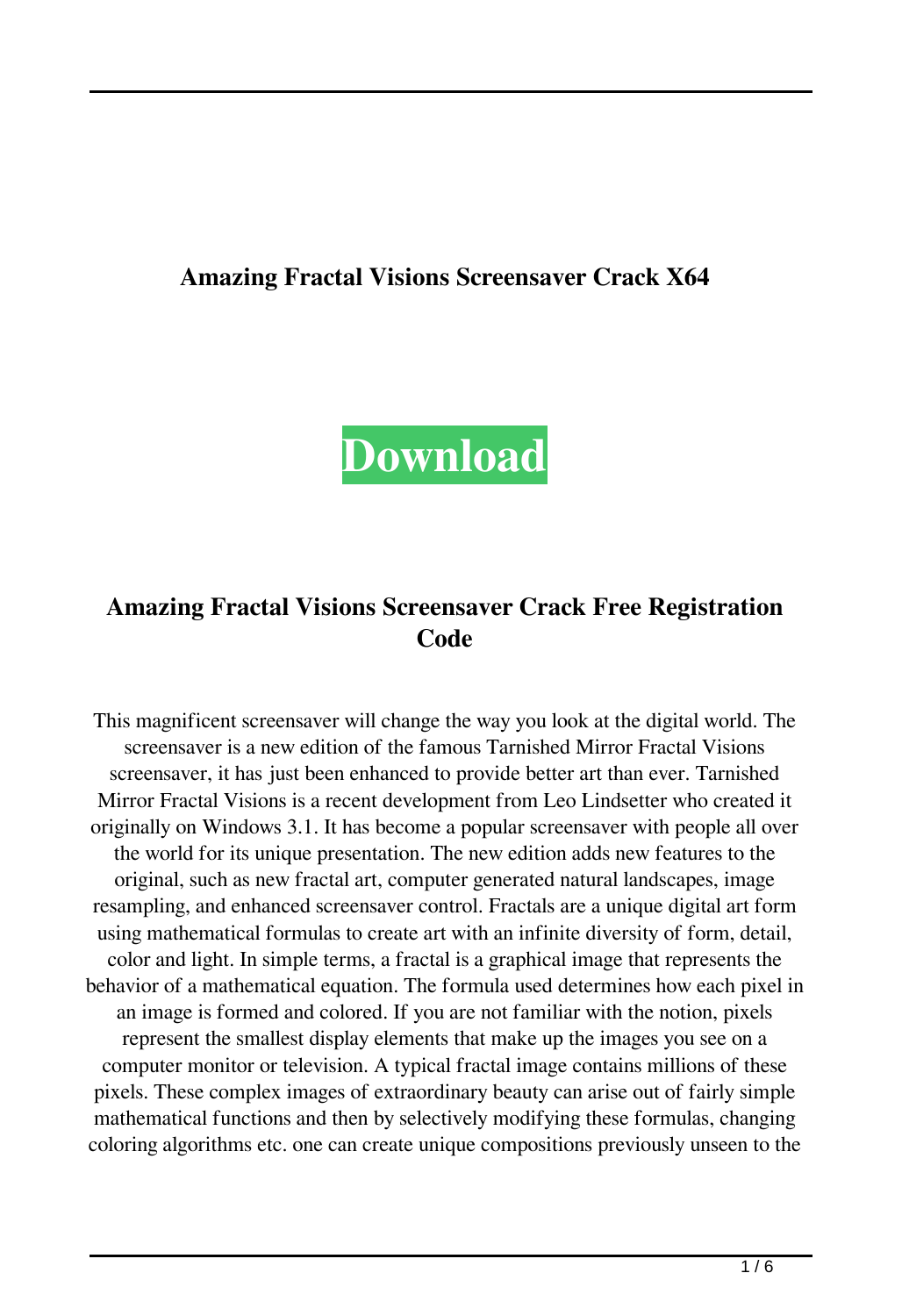human eye. The artist created the compositions in this screensaver entirely from original one-of-a kind formulas. Requirements: · Minimum 16 bit color but will display BEST at 24-bit or 32-bit true color mode Limitations: · 10 days trial Installation Guide: 1. Download from GetScreenSavers.com. 2. Unzip and run Setup.exe. 3. Click Next to confirm the installation. 4. Setup will then take about 5 minutes to install and will show you how to use the screensaver settings. 5. Double click on the exe file to run the screensaver. 6. If you wish to turn off the screensaver after 10 days of running time, click on the Set Screensaver Options button. 7. If you wish to turn off the screensaver after 10 days of running time, click on the Set Screensaver Options button. 8. Click on the Screen Saver button to turn the screensaver on. 9. Screen Saver will open the screen saver settings dialog. 10. Click on the Edit button in the General settings to open the screensaver settings dialog

### **Amazing Fractal Visions Screensaver Serial Number Full Torrent For Windows [Updated] 2022**

The KEYMACRO screensaver allows you to control the screensaver. This is done by creating macros (key sequences) to be run while the screensaver is active. Keymacro is the trademark of Keymacro Technologies, Inc. You can define up to 10 key sequences for this screensaver. When the screensaver is activated, you can choose to run one of the defined macros. The commands have to be defined in the form of a text file which is called a macro file. The macros are defined in the macro file by selecting the command for the key sequence and the key combination to be used. Selecting a key combination to be used in the macro means the screensaver will display the next macro in the macro file when the corresponding key combination is pressed. The macro files can be stored in the user directory under the screensavers directory. Features: ]]>Screensavers-EnergyMon, 22 Jan 2015 15:00:00 +0000(Dedicated) 1.0 The most beautiful and energetic explosion ever!]]> 1.0 The most beautiful and energetic explosion ever!]]> 1.0 Three planet surface images from Kreyboeuf screensaver. You can also select a planet from the list.]]> 1 77a5ca646e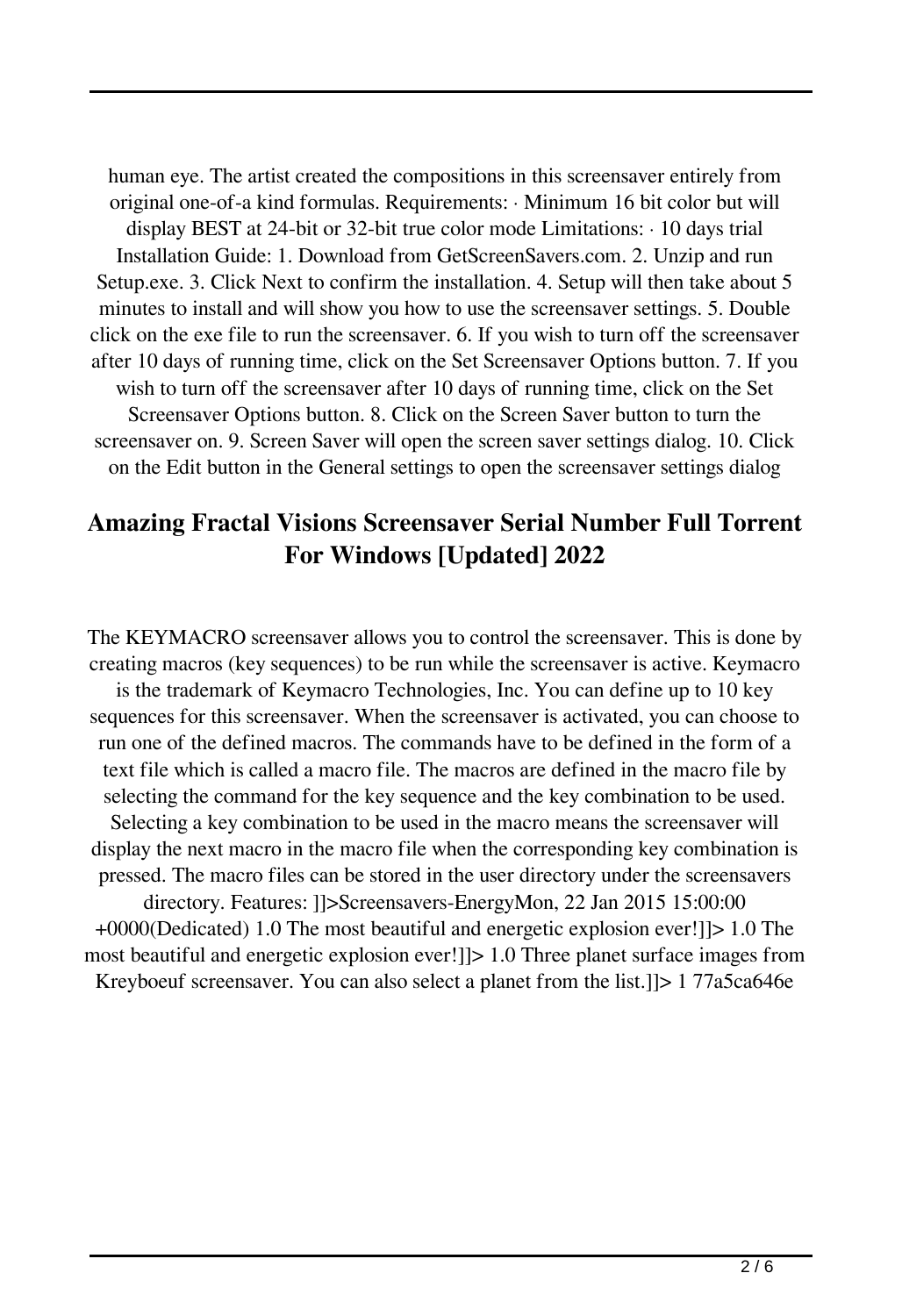# **Amazing Fractal Visions Screensaver Incl Product Key [Win/Mac]**

Amazing Fractal Visions Screensaver - Paint and putter around in a magical world full of colorful, vibrant, and fascinatingly complex fractals! Change the visual appearance of your screen with a simple mouse click. Each pixel of the image is a unique computer graphic created from a mathematical equation. Imagine a canvas where everything is an artist's creation and nothing is a real-life scene! This is what Fractals are all about: paint to create entire worlds with infinite variety, detail, color and light. Looking for an easy-to-learn computer program? Fractals! Your eyes cannot see fractals as a single image, but they are created one pixel at a time. The resulting screen image shows the fractal and the computing/generating algorithm, as well as an optional world map. The computer simulations are based on formulas, which are generated by mathematics and are set up to produce fractal-like images. How easy is it to learn a program that produces fractals? The program contains a variety of mathematical formulas that are only a mouse click away from being used. You can create as many simple, intricate or as complex fractals as you want. In fact, the program is so easy to use that most people can get it up and running in just a few minutes. A quick start guide is included. A short introduction to the various formulas are also included. The full screen presentation of fractals and the underlying mathematics and the interesting world map that can be created are also included. Try out this new art form! This screensaver is great for all ages, but especially for young children who want to learn more about fractals. It is also recommended for people who enjoy learning and playing with numbers. Requirements: Join Eudora - Free Email Newsletter: Microsoft® Outlook Express is a popular email client for Windows® that provides support for email, calendar and address book. With support for POP3, IMAP and SMTP accounts, as well as forward and reply options, it makes it easy for you to receive your messages and respond to incoming ones. With the ability to read messages on your PC, it also allows you to set up to five different email accounts on a single computer. Outlook Express, provided in Microsoft Office, allows you to manage your email, contacts, calendar, task lists and more. Join Eudora and you will receive e-mail once a day with the latest news and special offers at no cost.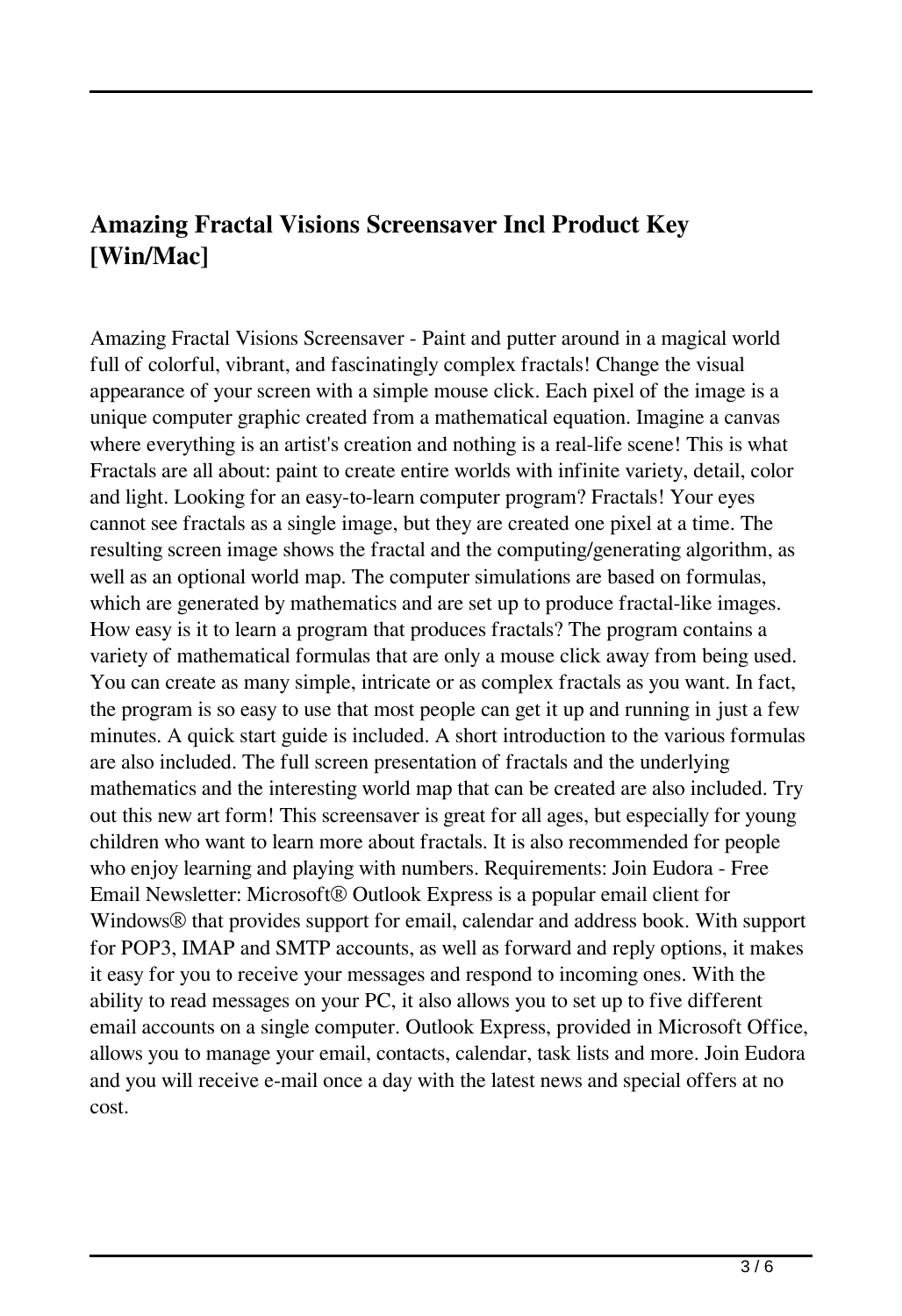#### **What's New in the Amazing Fractal Visions Screensaver?**

Google Chrome Screensaver has the following user configurable options: 100+ transition effects; Icon: Google Logo, Screen Saver Control tray icon; Google Chrome icon for Windows 7; Google Chrome Quickstart icon for Windows XP; High Quality animation; Auto-brightness; Resampling of images for different monitor resolutions; Complete install/uninstall; Great fractal art! Fractals are a unique digital art form using mathematical formulas to create art with an infinite diversity of form, detail, color and light. In simple terms, a fractal is a graphical image that represents the behavior of a mathematical equation. The formula used determines how each pixel in an image is formed and colored. If you are not familiar with the notion, pixels represent the smallest display elements that make up the images you see on a computer monitor or television. A typical fractal image contains millions of these pixels. These complex images of extraordinary beauty can arise out of fairly simple mathematical functions and then by selectively modifying these formulas, changing coloring algorithms etc. one can create unique compositions previously unseen to the human eye. The artist created the compositions in this screensaver entirely from original one-of-a kind formulas. Requirements: · Minimum 16 bit color but will display BEST at 24-bit or 32-bit true color mode Limitations: · 10 days trial Description: Electron Screensaver has the following user configurable options: Electron Screensaver Control tray icon; Electron Icon for Windows XP; High Quality animation; Resampling of images for different monitor resolutions; Complete install/uninstall; Great fractal art! Fractals are a unique digital art form using mathematical formulas to create art with an infinite diversity of form, detail, color and light. In simple terms, a fractal is a graphical image that represents the behavior of a mathematical equation. The formula used determines how each pixel in an image is formed and colored. If you are not familiar with the notion, pixels represent the smallest display elements that make up the images you see on a computer monitor or television. A typical fractal image contains millions of these pixels. These complex images of extraordinary beauty can arise out of fairly simple mathematical functions and then by selectively modifying these formulas, changing coloring algorithms etc. one can create unique compositions previously unseen to the human eye. The artist created the compositions in this screensaver entirely from original one-of-a kind formulas. Requirements: · Minimum 16 bit color but will display BEST at 24-bit or 32-bit true color mode Limitations: · 10 days trial Description: Cubic Screensaver has the following user configurable options: Cubic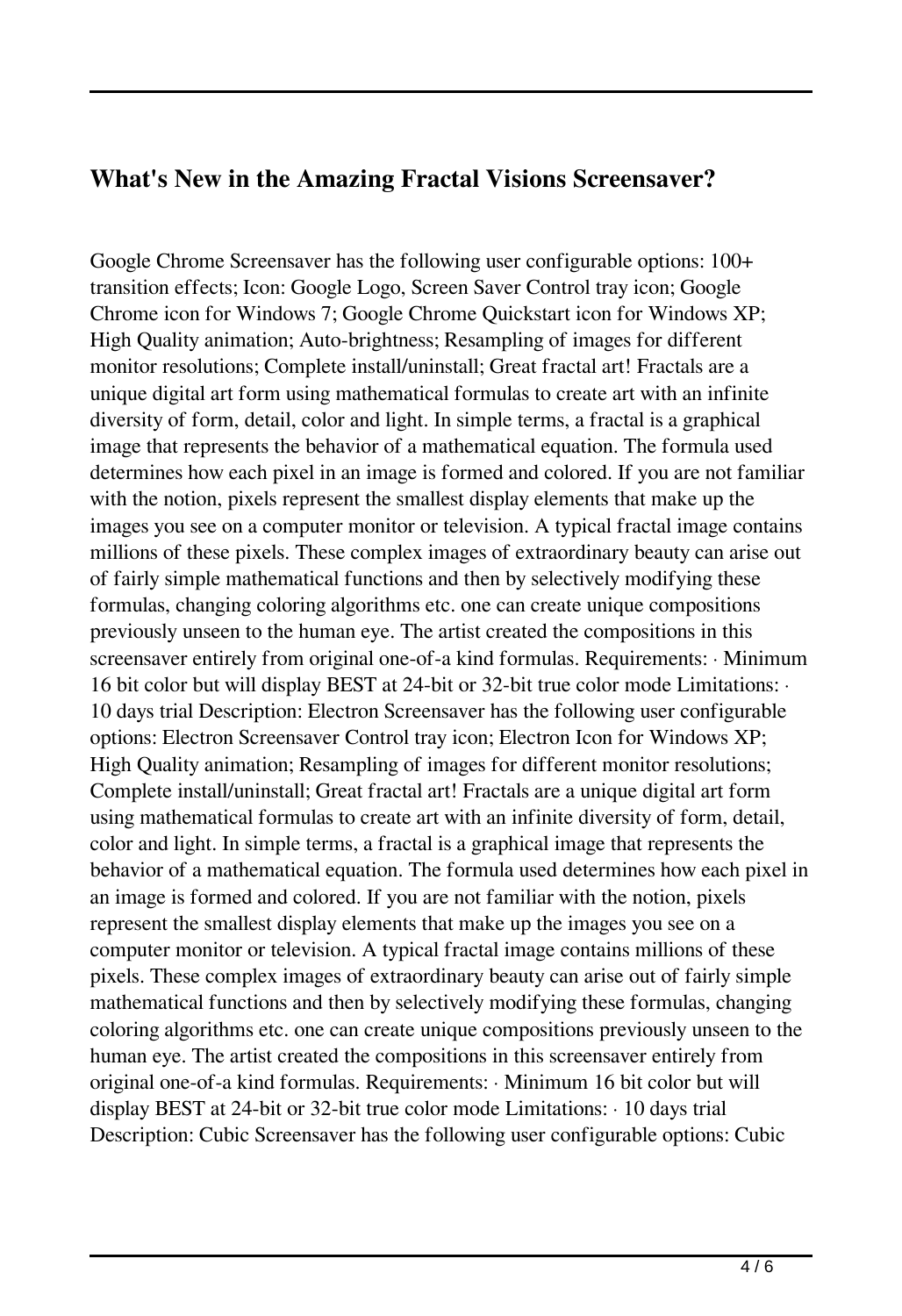Screensaver Control tray icon; Cubic Icon for Windows XP; High Quality animation; Resampling